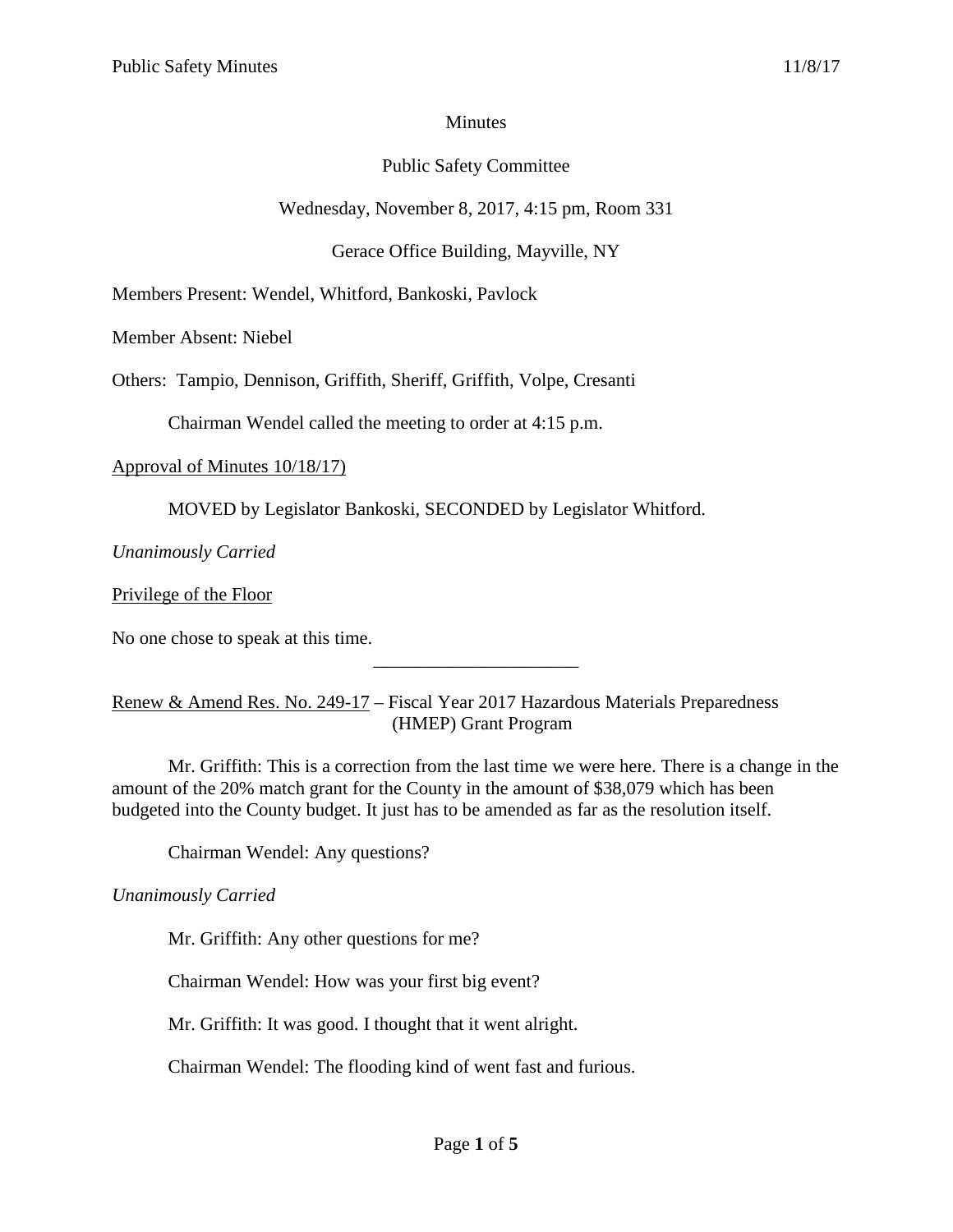Mr. Griffith: It went right across the County. I could sit at home and hear Ripley, Westfield, Brocton, and Sherman and all the way across. We have a really great staff of Deputy Coordinators and Battalion Coordinators that were out and about and working. Of course the fire departments in Chautauqua County, they are prepared to go and they did a great job, as they have always done. So, it went really well. We had one real scare but it came out good and everything in the end was very well done.

Legislator Wilfong: You got to tour the County sooner than you anticipated.

Mr. Griffith: To tell you the truth and I guess this is kind of a shameless plug on my part, but, it was real fortunate that Julius and I and spent an entire day in the northern end of the County. We had gone to Brocton, Fredonia, Hanover, Sunset Bay, Silver Creek, and he said this is what is going to happen and this is where it's going to happen. Of course, he was right but at least it gave me the preparedness to know where I was going when people called and said that we have an issue here, I knew where it was and of course, the Battalion Coordinators up there, Scott Cummings and Tony Faso, Bob Frank, and Steve Cobb, they have been doing this longer than I have on the northern end, had never been up at the end of the County that much and everything found a place just exactly the way it should have. So it all went real well.

Legislator Pavlock: It takes a while to learn every other – every departments different procedures too and there is a lot of stuff to learn.

Mr. Griffith: Someone asked me how it was going mid-way through the month when I was working with Julius and I said, well, I had been here 15 days and he's got 15 years and it's kind of hard to compress all that into one quick session but a lot of it did pay off and worked out really well and thank you to the Legislature and the County Executive for allowing that overlap. In talking to a lot of Coordinators that I've met around the State, that's quite unheard of, to be perfectly honest with you. It's usually it's yours, have a good day. So it was great. Anything else for me or Emergency Services?

Chairman Wendel: No, we're good. Thank you much.

Proposed Resolution – Authorize Agreements with Erie County for Autopsy Services

Chairman Wendel: Does anyone have any questions. It's actually renewing.

Legislator Bankoski: That's where it is already, correct?

Chairman Wendel: Correct.

Clerk Tampio: Mr. Chairman, the Law Department prepared this. There was a previous resolution decades ago that authorized the County Executive to do the same thing, to enter into the contract. Whereas really this was not needed because that one continued through the years and they recommended some language change in this resolution. So going forward, this resolution, you will not have to approve the contract renewal every two or three years whatever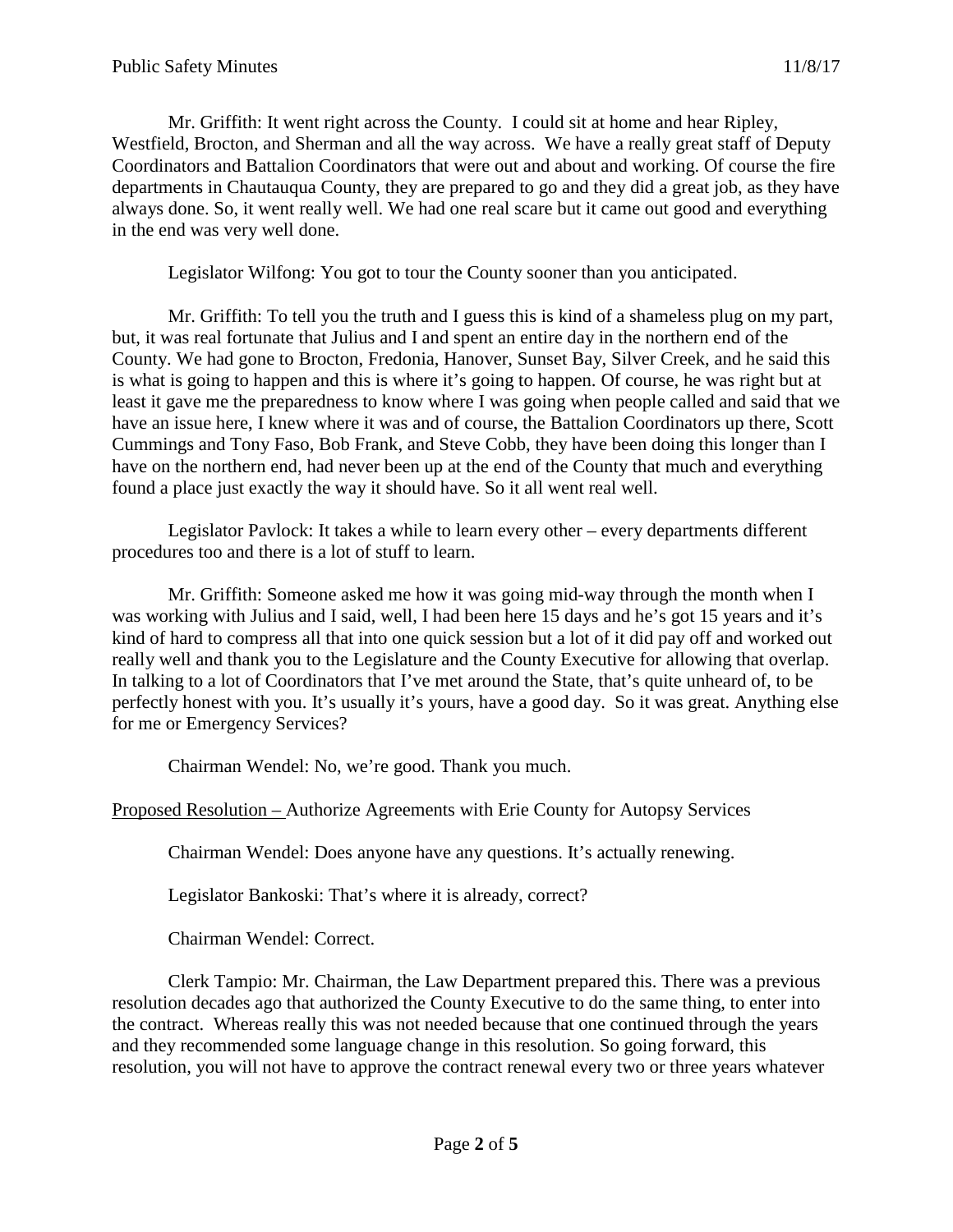the term is of the contract with Erie County. It authorizes the County Executive to enter into those agreements and renewals.

Chairman Wendel: Any questions?

## *Unanimously Carried*

#### Proposed Resolution – Authorize Agreement with Pine Valley Central School District for Purchase of Fuel for Chautauqua County Emergency Services Vehicles

Sheriff Gerace: This is an add-on to a previous resolution that you approved giving us an agreement with Pine Valley to use their fuel depot. I thought we handled it but apparently we didn't. Emergency Services also feels that they could use the same fuel depot for their fly cars so we're just adding that on.

Legislator Bankoski: Will they still utilize the office space also?

Sheriff Gerace: They don't need the office space. If they wanted to, we'd be more than happy to have them utilize it but this is really just so that they can use the fuel depot and bill back through the school. That saves us money. We used to maintain our own fuel depots and I've eliminated them because the schools is a logical place to go and they like having the presence at their facilities.

Legislator Pavlock: I'm not sure but *(inaudible)* keep the updates on *(inaudible)* fuel.

Sheriff Gerace: Yeah, we used to have to pay to maintain and the EPA stuff and it was a pretty big list. We own no fuel depots anymore. Well, Long Point might be the exception.

Chairman Wendel: You guys used to run on compressed natural gas for a while.

Sheriff Gerace: We tried that years ago.

Chairman Wendel: I always knew when the Sheriff was around because it sounded like a weird air compressor.

Sheriff Gerace: You got about half that range so they were fueling twice a shift. It was interesting. The prices of gas went down to make it not be cost effective. It voided the warranties on the cars as soon as you did it. There were a lot of issues.

Chairman Wendel: Any questions on the resolution?

*Unanimously Carried*

Proposed Resolution - Amend 2017 Budget for Various Office of the Sheriff Accounts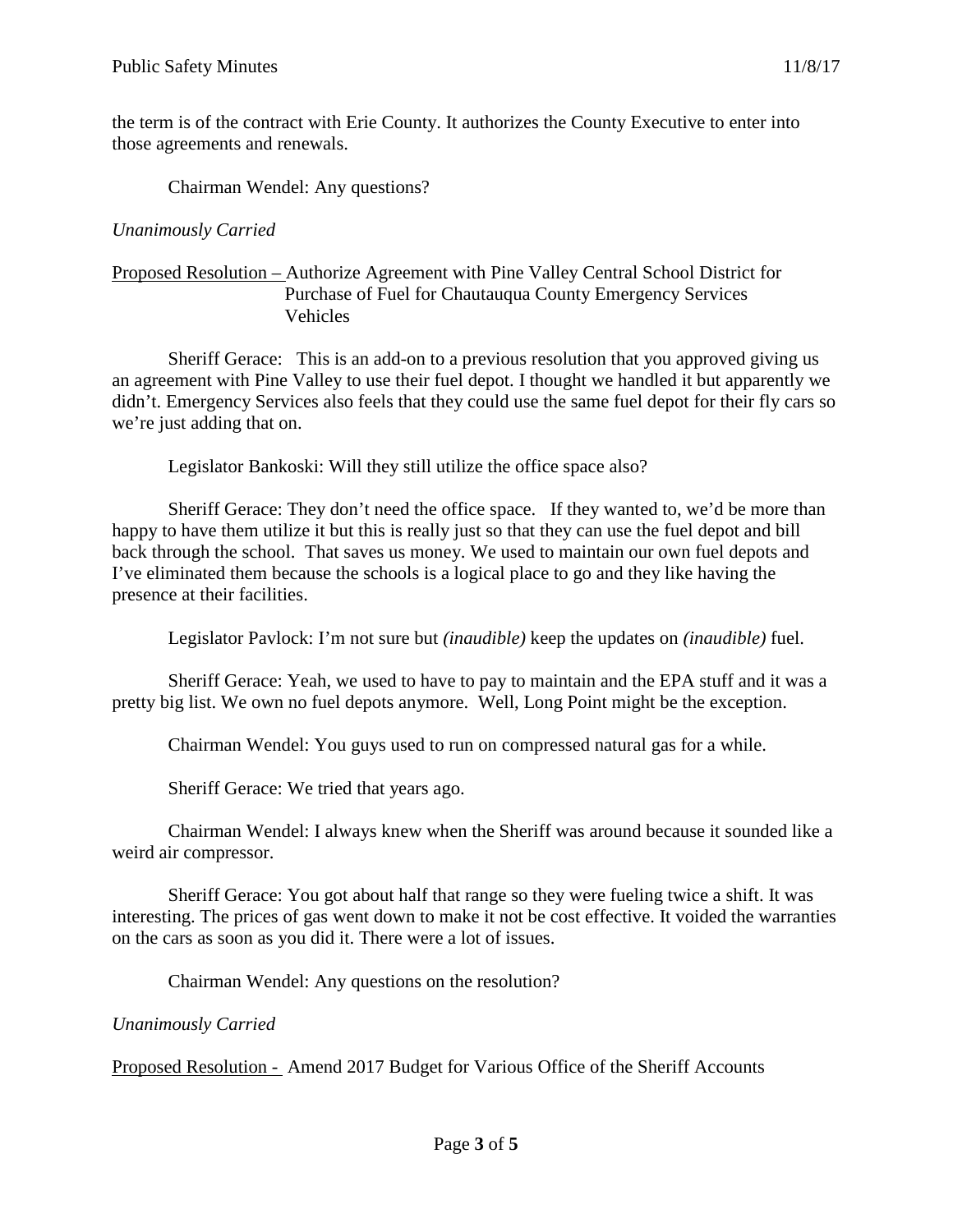Sheriff Gerace: I don't know how to best handle this but recalculated some of this so do we want to handle those as a typo and put different figures in here?

Clerk Tampio: Are they actually new figures or switching them around?

Sheriff Gerace: Well, a couple - we've recalculated that we don't need to move the same amount of money. For instance, under personnel services, that would be \$35,000 instead of \$55,000. What is the best way to handle that?

Clerk Tampio: It sounds like it would be an amendment.

Sheriff Gerace: Should I just start with that Mr. Chair and change what needs to be changed?

Chairman Wendel: Yes.

Sheriff Gerace: O.k., Increase Revenue Account, Medivac stays the same, next line, Decrease Appropriation Account would go to \$35,000 from \$55,000. Then under the next section, Increase Appropriation Accounts, the second line down, 3189.111.1 would go to \$5,000, not \$20,000 and then the next line down, employee benefits, other would be \$2,500. not \$7,500. Then the total is \$45,000, instead of \$65,000. So that is what the proposal is.

Chairman Wendel: Do we have a motion to amend the resolution?

Legislator Whitford: I'll make a motion to amend.

Legislator Bankoski: Second.

Chairman Wendel: All those in favor of the amendment?

*Unanimously Carried*

Chairman Wendel: Any discussion?

Sheriff Gerace: Just an explanation. We're obviously making adjustments. We had a change in benefits in one of the employees in STOP DWI requiring an increase because they changed to another – they were not budgeted for a family of 3 health plan but their status changed so we're looking at other areas to make modifications. So we are going to decrease the appropriation account for 3110.1 by \$35,000 and then we're making an adjustment Navigation and both in the .1 and .8 accounts for a total of \$7,500.

Chairman Wendel: What is the change in Medivac?

Sheriff Gerace: That's just – because we our expenses are met. If our expense goes up our revenues goes up because the partnership, they pay 100% of our costs. Our expense increased and I think it was fuel, then we bill it back to them.